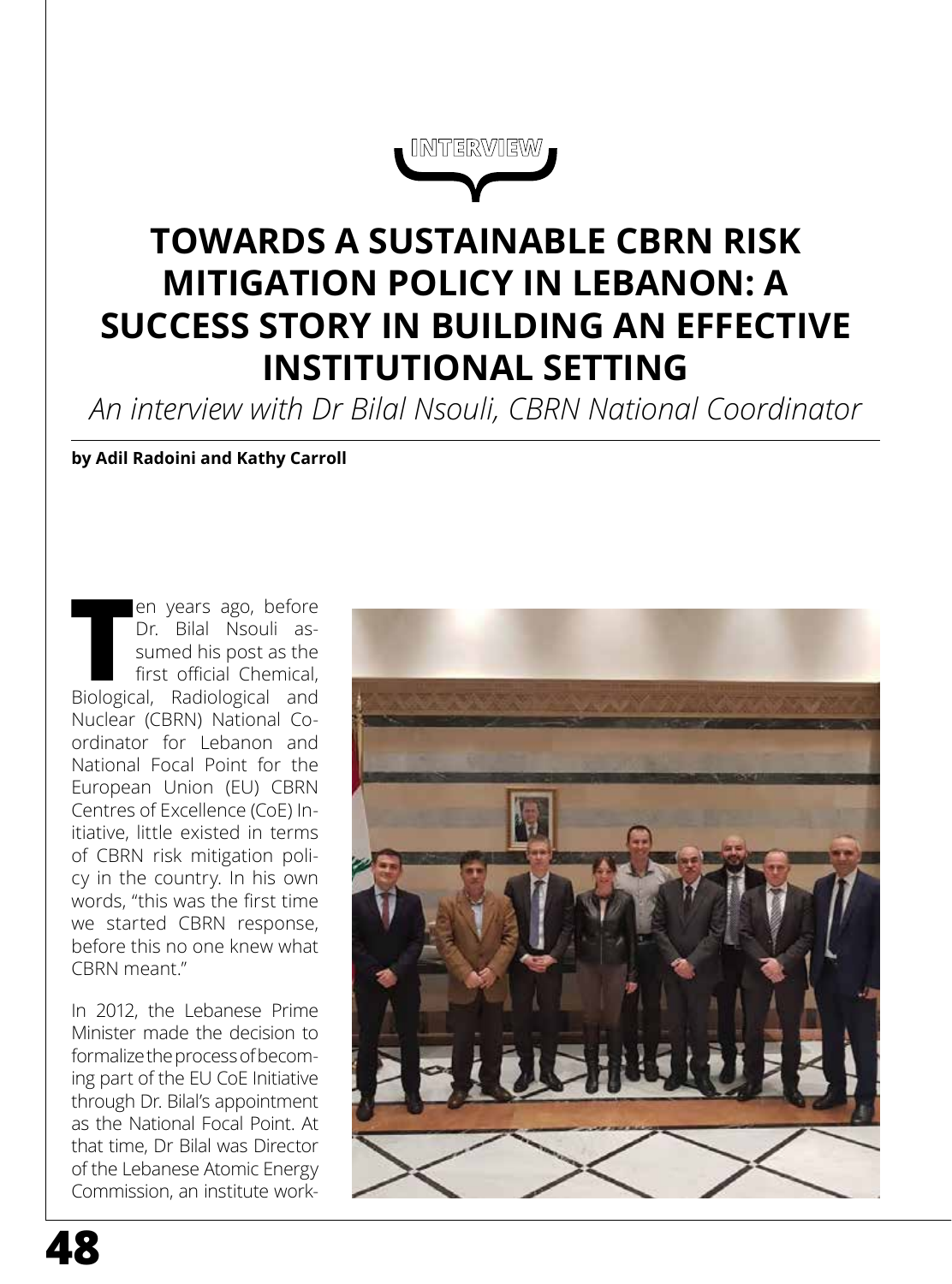

ing under the aegis of the National Council of Research. With the Prime Minister's support, Dr. Bilal assembled a National Team, composed of the army, interior security forces, general security, state security, civil defence forces, and of course the Lebanese Atomic Energy Commission (LAEC). The Prime Minister's decision included a provision to allow this structure to be assisted by any ministries if needed. As such Dr. Bilal was able to call upon technical ministers from the Ministries of Foreign Affairs, Health, Environment, Agriculture, Industry, Economy and Industry as well as members of academia from different universities.

In this extensive interview with F3 Magazine, Dr. Bilal recounts t this feat, which was not an easy task. Not only did he have to deal with government agencies that were working in silos, but he also had to contend with issues of information security, whilst simultaneously attempting to attract external donors.

Even with the support of government's formal mandate, it was impressive to see what Dr. Bilal and the CBRN National Team achieved in such a short period of time. Despite the challenges of the last couple of years – including the tragic Port of Beirut explosions in August 2020, which killed more than 200 people and left many more wounded<sup>1</sup> – Lebanon is investing resources and adopting a systematic approach to tackle CBRN risks.

Lebanon has also managed to attract the interest of several external partners, including the European Union, the United Nations, Canada, the United States, France and many other national and international organizations, to build capabilities in the field of CBRN risk mitigation, resulting in an impressive number of projects coordinated by Dr. Bilal and his CBRN National Team.

#### *LET'S START FROM THE BEGINNING. WHAT DID CBRN PREPAREDNESS LOOK LIKE BEFORE THE EU COE INITIATIVE?*

"We started the effort to join the European Union Centres of Excellence Initiative for CBRN risk mitigation in late 2010 – before 2010 the only time CBRN was used was within another project with a significantly different context.

In 2008, we had a project with the European Union (EU) – funded by the EU Delegation in Beirut through a financial arrangement with Lebanese Customs – in order to set up a system for combatting trafficking of radiological and nuclear materials. The implementor of this project was the International Atomic Energy Agency – as the nuclear security office at that time – and coordination came from the Programme Management Office of the Presidency of the Council of Ministers.

From this project, we formed a follow-up steering committee. It was composed of the Programme Management Office of the Presidency of the Council of Ministers, the European Union, IAEA and beneficiaries. This project focused on capacity building for combatting the illicit trafficking of radiological and nuclear ma-

1 "On the 4th of August 2020, a pair of explosions of a 2,700 tonnes of [ammonium nitrate](https://en.wikipedia.org/wiki/Ammonium_nitrate) housed at [the port](https://en.wikipedia.org/wiki/Port_of_Beirut) of the city of [Beirut](https://en.wikipedia.org/wiki/Beirut), the capital of [Leb](https://en.wikipedia.org/wiki/Lebanon)[anon,](https://en.wikipedia.org/wiki/Lebanon) struck the city, killing more than 200 people, wounding more than 6,500 and causing widespread damage". Source: [https://www.theguardian.](https://www.theguardian.com/world/ng-interactive/2020/nov/12/beirut-blast-a-night-of-horror-captured-by-its-victims) [com/world/ng-interactive/2020/nov/12/beirut-blast-a-night-of-horror-captured-by-its-victims](https://www.theguardian.com/world/ng-interactive/2020/nov/12/beirut-blast-a-night-of-horror-captured-by-its-victims)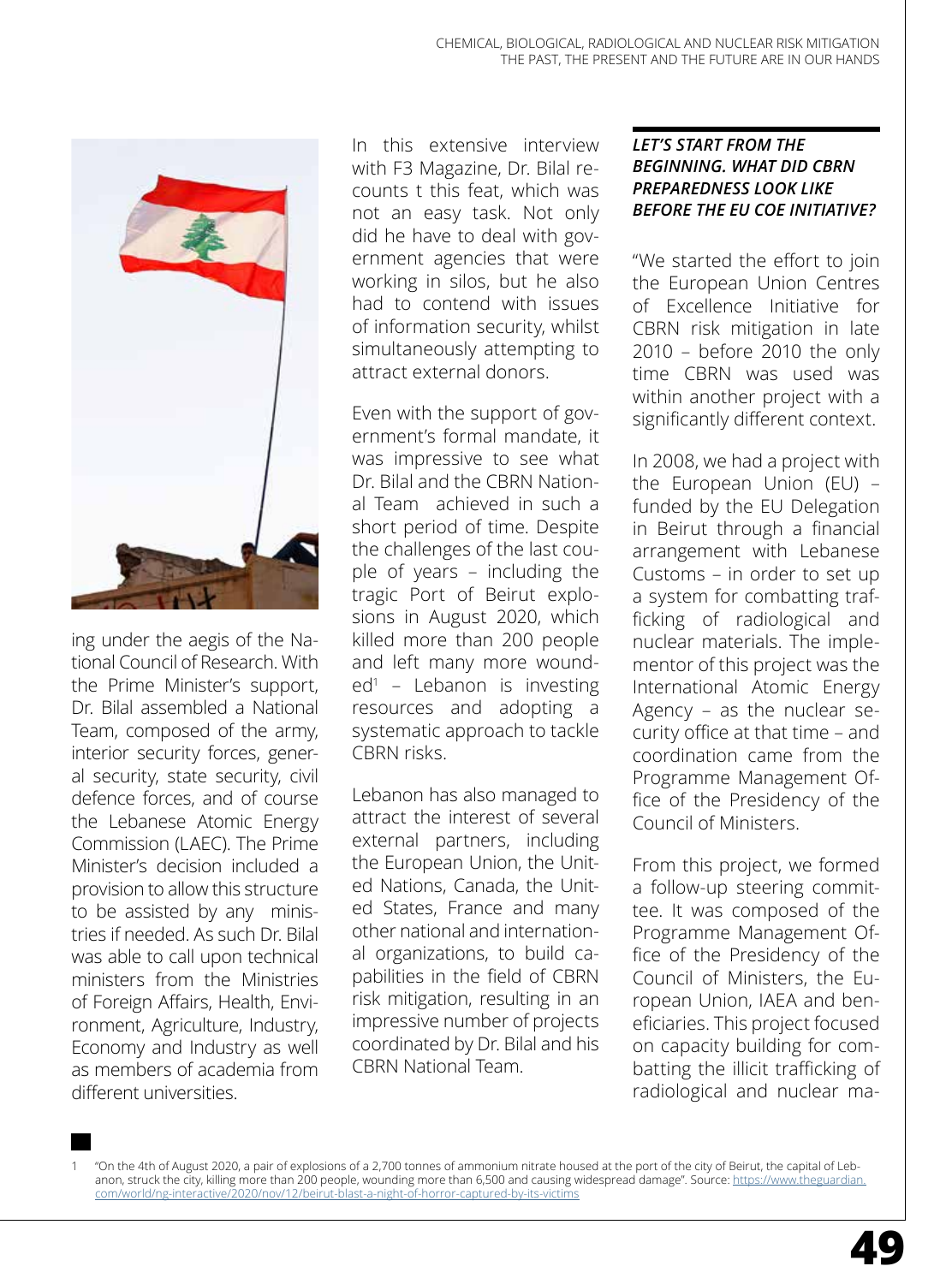

terials. One of the Work Packages of this project was planning the emergency response to potential incidences of seized smuggled radiological or nuclear materials at the Lebanese borders.

We started to discuss this issue only focusing on emergency response. Later on, IAEA and the EU proposed widening the response plan to encompass CBRN response. This was the first time we heard about CBRN in Lebanon. It was in mid-2008."



## *WHAT WERE THE MAIN CHALLENGES THAT YOU ENCOUNTERED DURING THIS EARLY PHASE OF THE PROJECT?*

"From the beginning the security issue was put on the table: it was difficult to divulgate information that was needed for the gap analysis. At that time, we were very transparent, and we discussed the issue with the different directorates that showed some restriction about divulgating different information. We told them clearly, if we wish to knock the socks off potential donors, we need to show them where we are, what we are doing, what our vision is and what we need from them. We need to show them our seriousness and professionalism. If not, you cannot attract donors."

*IT IS CERTAINLY IMPRESSIVE THAT YOU AND YOUR TEAM WERE ABLE TO ESTABLISH CBRN GOVERNANCE AND INTERAGENCY COORDINATION SO RAPIDLY IN LEBANON. WHAT DO YOU THINK IS THE SECRET TO THE COUNTRY'S SUCCESS?*

"For CBRN risk mitigation, if you appoint a National Focal Point (NFP) from a list of given stakeholders, this NFP cannot put the all the stakeholders around the same table; we need a higher political cover. Th Prime Minister's Office is at the head, and it means, as NFP, I can work under the umbrella of the Prime Minister's Office, I can make the necessary meetings, by inviting whoever is needed. And, you can head a meeting by representing the Prime Minister's Office. If you do not have this capacity, if you are not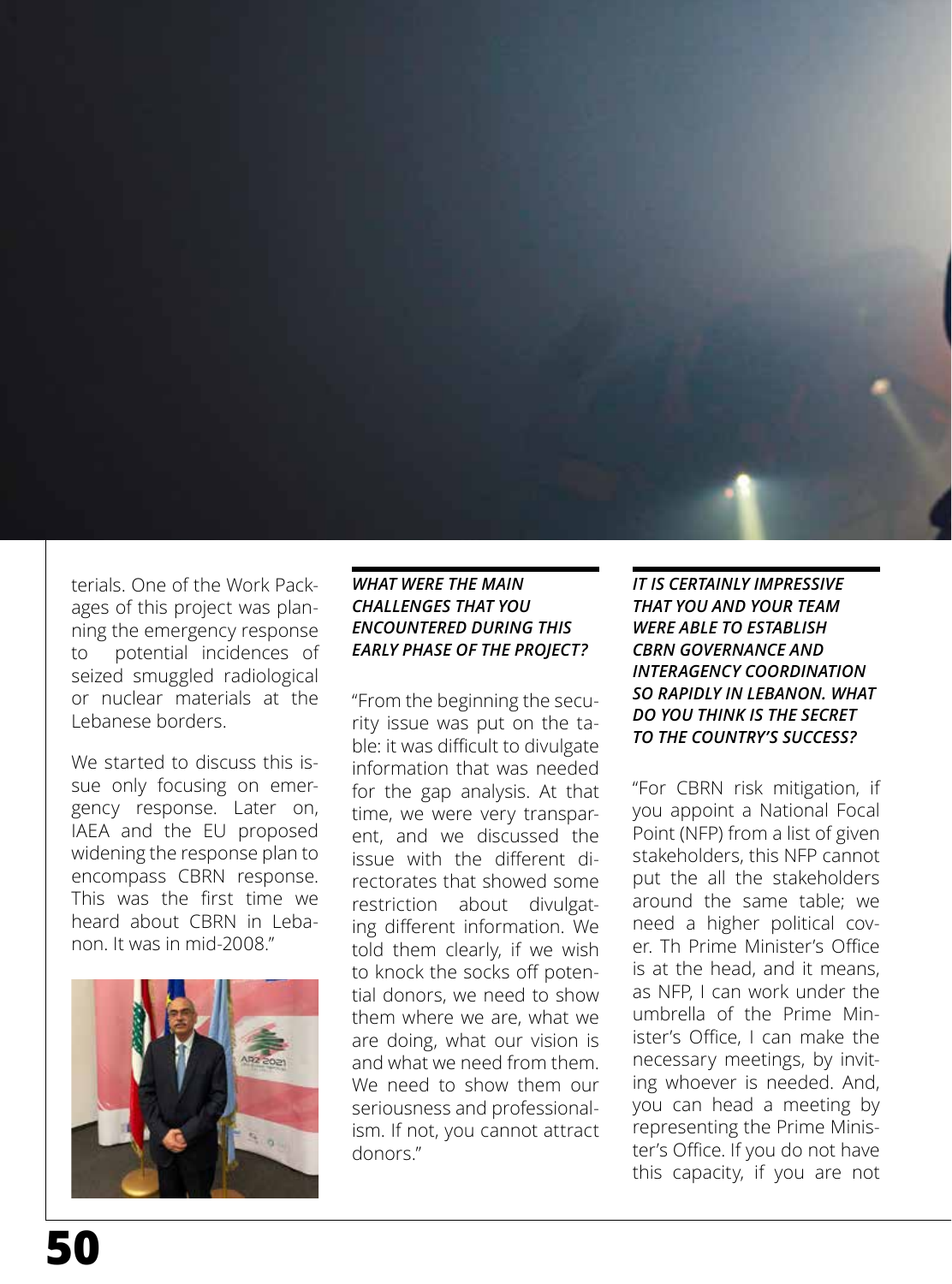

really the guide and if you're not strongly supported by the political system. you cannot work properly

For example, I was able to send letters of invitation directly to the different ministries and directorates, without going through another structure. If you are able to do this, it means what you're saying is coming directly from the Prime Minister.

The second key of success? We need to offer the directories and ministries serious projects where they can see the difference before and after. Directories and ministries need to follow up and to be involved in activities and dialogue."

*AIDED BY THE EU COE INITIATIVE, LEBANON ESTABLISHED A COMPREHENSIVE CBRN NATIONAL ACTION PLAN (NAP) FOR THE YEARS 2017-2020 THAT INCLUDED PREVENTION, PREPAREDNESS AND RESPONSE TO CBRN RISKS. NOW YOU ARE PLANNING A WORKSHOP TO UPDATE THE NAP NEXT JUNE. CAN YOU GIVE US AN INSIGHT ON HOW THE PRIORITIES OF LEBANON IN TERMS OF CBRN RISK MITIGATION HAVE CHANGED?*

"Priorities are something dynamic, it depends on the threat and risk. For example, from the beginning, in 2012- 13, our top priority was chemical weapons used by nonstate actors (NSAs), because in Syria and our neighbouring countries, there was evidence of this issue. The top priority was how to protect Lebanon and the Lebanese population from any NSAs coming from Syria to Lebanon.

Now, the priority has changed. After the Port of Beirut explosions, the priority is totally different. Now, the priority is: to know where we have dangerous chemicals of security concern; where we have dual-use chemicals; to revisit the regulations governing the licensing process of different practices related to these materials; and to see how to destroy and neutralise disused and dangerous chemicals. These are the top priorities, it's something huge, and part of the update will be centred on that. From this priority, we can extract a lot of activities."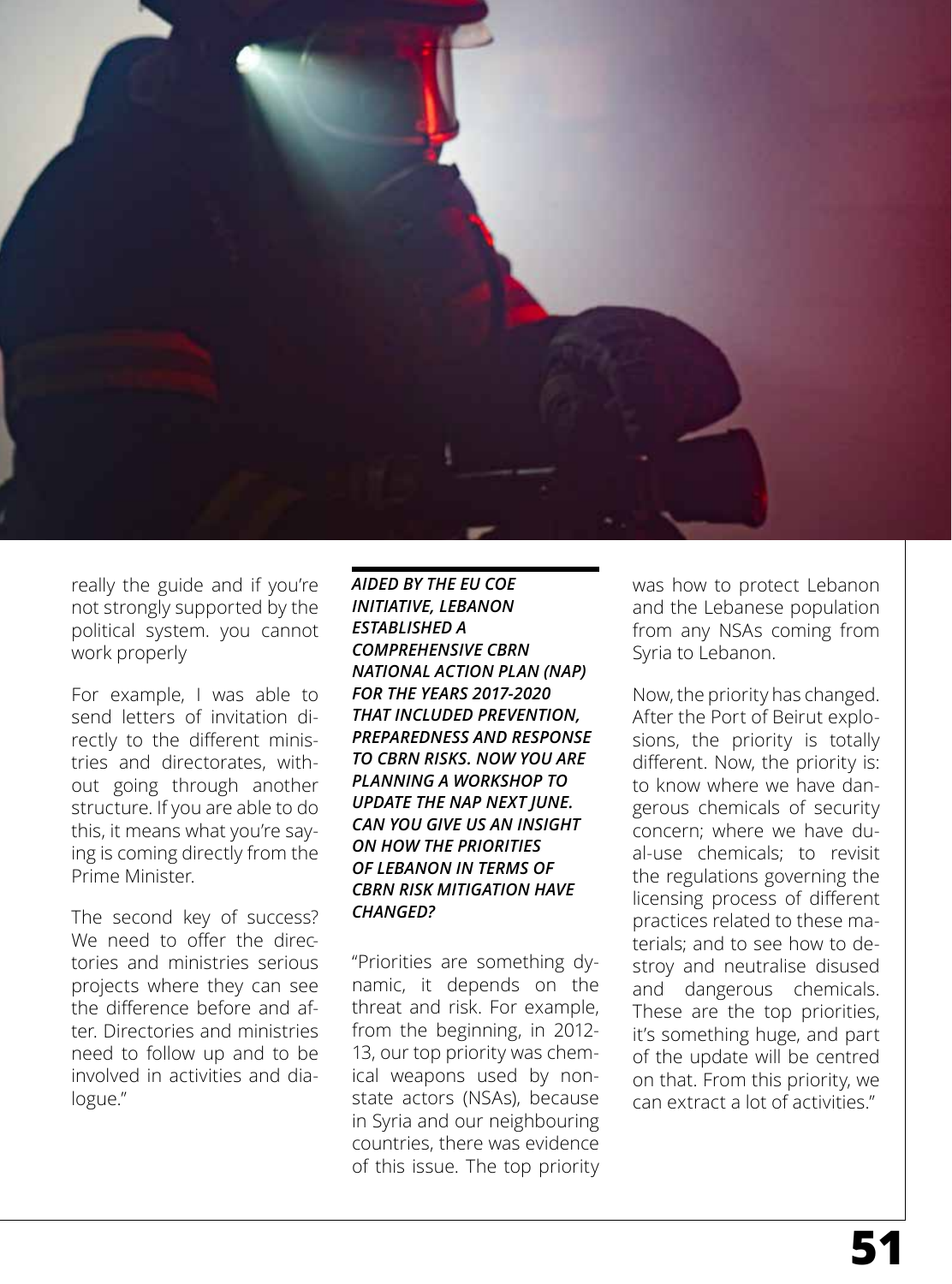## *CAN YOU TELL US MORE ABOUT THE LESSONS LEARNED AND THE ACTIVITIES RELEVANT TO THE CBRN RISK MITIGATION POLICY THAT WERE TRIGGERED BY THE PORT OF BEIRUT EXPLOSIONS?*

"First of all, we were surprised by the vulnerability of the system in the Port of Beirut, and we were also surprised by the governance system at the Port. At the Port, we have different directorates who needed to coordinate with each other, and from what we heard after the explosion, it was really surprising.

From our point of view there are two different things: firstly, how do we improve coordination in the CBRN response and, secondly, what do we need to learn? This explosion taught us a strong lesson that we need more coordination between all directorates in Beirut, and this needs to be done through a Memorandum of Understanding (MoU).

We also need a new governance vision in the Port of Beirut: this wasn't a case of someone forgetting to send a notification to another. We need to re-evaluate the whole system of port governance to avoid another explosion somewhere in Lebanon. We need to know how different directorates coordinated with each other.Their manner of coordinating didn't work

because this explosion happened, those materials had been stored for years in Beirut. This means you have a governance problem."

*LOOKING TO THE FUTURE, I WOULD LIKE TO ASK YOUR OPINION REGARDING HYBRID THREATS IN RELATION TO CBRN. WE HAVE SEEN IN THE NEWS THAT CYBER-THREATS ARE ALSO IMPACTING THE CBRN WORLD IN SOME COUNTRIES. WHAT DO YOU THINK ABOUT THIS THREAT FROM THE CBRN RISK MITIGATION PERSPECTIVE?*

"Lebanon has made an effort during the past four years in close cooperation with France to establish a National Committee dealing with cyber se-